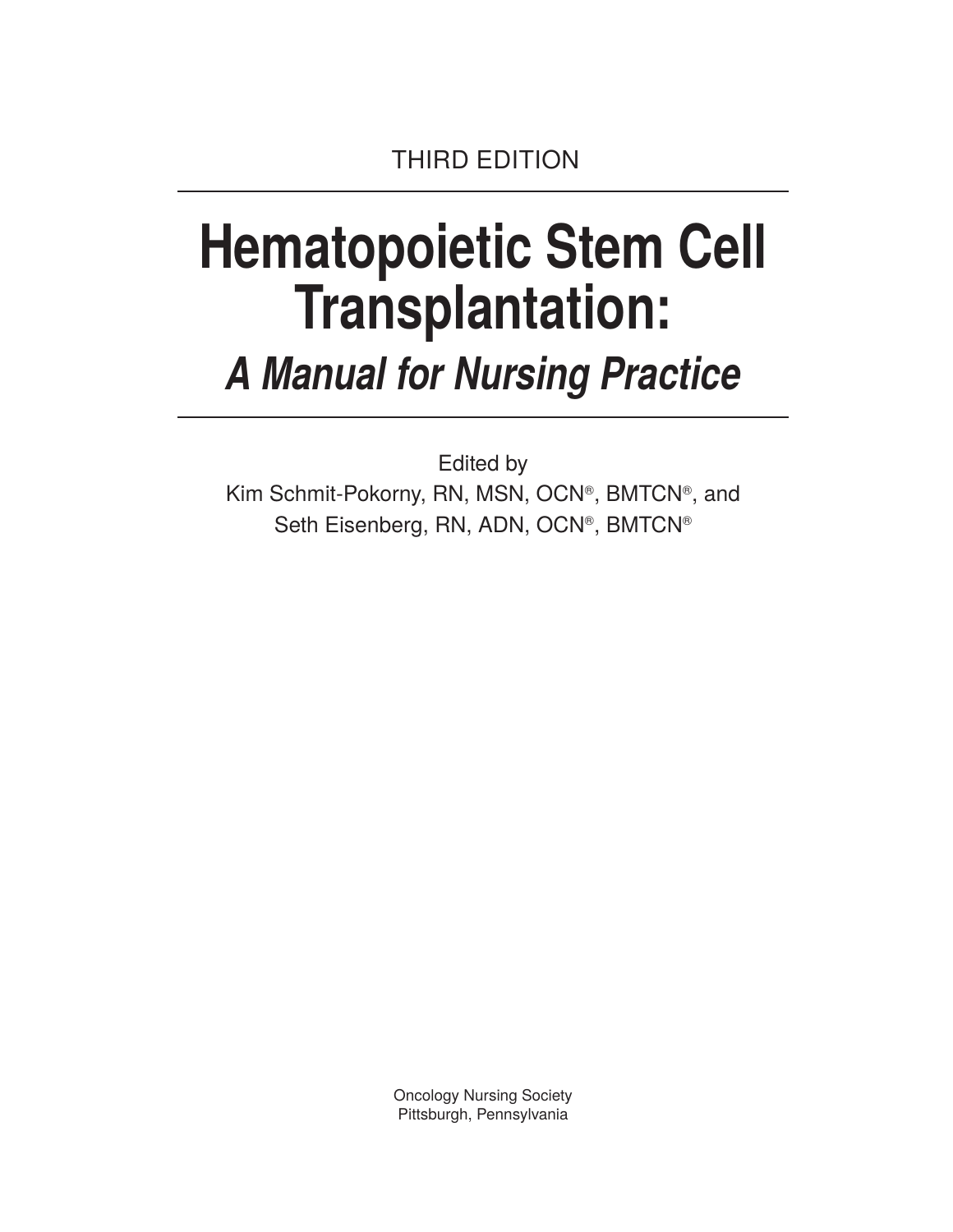#### **ONS Publications Department**

Publisher and Director of Publications: William A. Tony, BA, CQIA Senior Editorial Manager: Lisa M. George, BA Assistant Editorial Manager: Amy Nicoletti, BA, JD Acquisitions Editor: John Zaphyr, BA, MEd Staff Editor: Andrew Petyak, BA Associate Staff Editor: Casey S. Kennedy, BA Design and Production Administrator: Dany Sjoen Editorial Assistant: Judy Holmes

Copyright © 2020 by the Oncology Nursing Society. All rights reserved. No part of the material protected by this copyright may be reproduced or utilized in any form, electronic or mechanical, including photocopying, recording, or by an information storage and retrieval system, without written permission from the copyright owner. For information, visit www.ons.org/publications-journals/permissions-archives, or send an email to pubpermissions @ons.org.

#### **Library of Congress Cataloging-in-Publication Data**

Names: Schmit-Pokorny, Kim, editor. | Eisenberg, Seth, editor. | Oncology Nursing Society, issuing body. Title: Hematopoietic stem cell transplantation : a manual for nursing practice / edited by Kim Schmit-Pokorny, Seth Eisenberg. Other titles: Hematopoietic stem cell transplantation (Ezzone) Description: Third edition. | Pittsburgh, Pennsylvania : Oncology Nursing Society, [2020] | Includes bibliographical references and index. Identifiers: LCCN 2020007411 (print) | LCCN 2020007412 (ebook) | ISBN 9781635930405 (paperback) | ISBN 9781635930412 (ebook) Subjects: MESH: Hematopoietic Stem Cell Transplantation--nursing Classification: LCC RD123.5 (print) | LCC RD123.5 (ebook) | NLM WH 380 | DDC 616.02/774--dc23 LC record available at https://lccn.loc.gov/2020007411 LC ebook record available at https://lccn.loc.gov/2020007412

#### **Publisher's Note**

This book is published by the Oncology Nursing Society (ONS). ONS neither represents nor guarantees that the practices described herein will, if followed, ensure safe and effective patient care. The recommendations contained in this book reflect ONS's judgment regarding the state of general knowledge and practice in the field as of the date of publication. The recommendations may not be appropriate for use in all circumstances. Those who use this book should make their own determinations regarding specific safe and appropriate patient care practices, taking into account the personnel, equipment, and practices available at the hospital or other facility at which they are located. The editors and publisher cannot be held responsible for any liability incurred as a consequence from the use or application of any of the contents of this book. Figures and tables are used as examples only. They are not meant to be all-inclusive, nor do they represent endorsement of any particular institution by ONS. Mention of specific products and opinions related to those products do not indicate or imply endorsement by ONS. Websites mentioned are provided for information only; the hosts are responsible for their own content and availability. Unless otherwise indicated, dollar amounts reflect U.S. dollars.

ONS publications are originally published in English. Publishers wishing to translate ONS publications must contact ONS about licensing arrangements. ONS publications cannot be translated without obtaining written permission from ONS. (Individual tables and figures that are reprinted or adapted require additional permission from the original source.) Because translations from English may not always be accurate or precise, ONS disclaims any responsibility for inaccuracies in words or meaning that may occur as a result of the translation. Readers relying on precise information should check the original English version.

Printed in the United States of America



Innovation • Excellence • Advocacy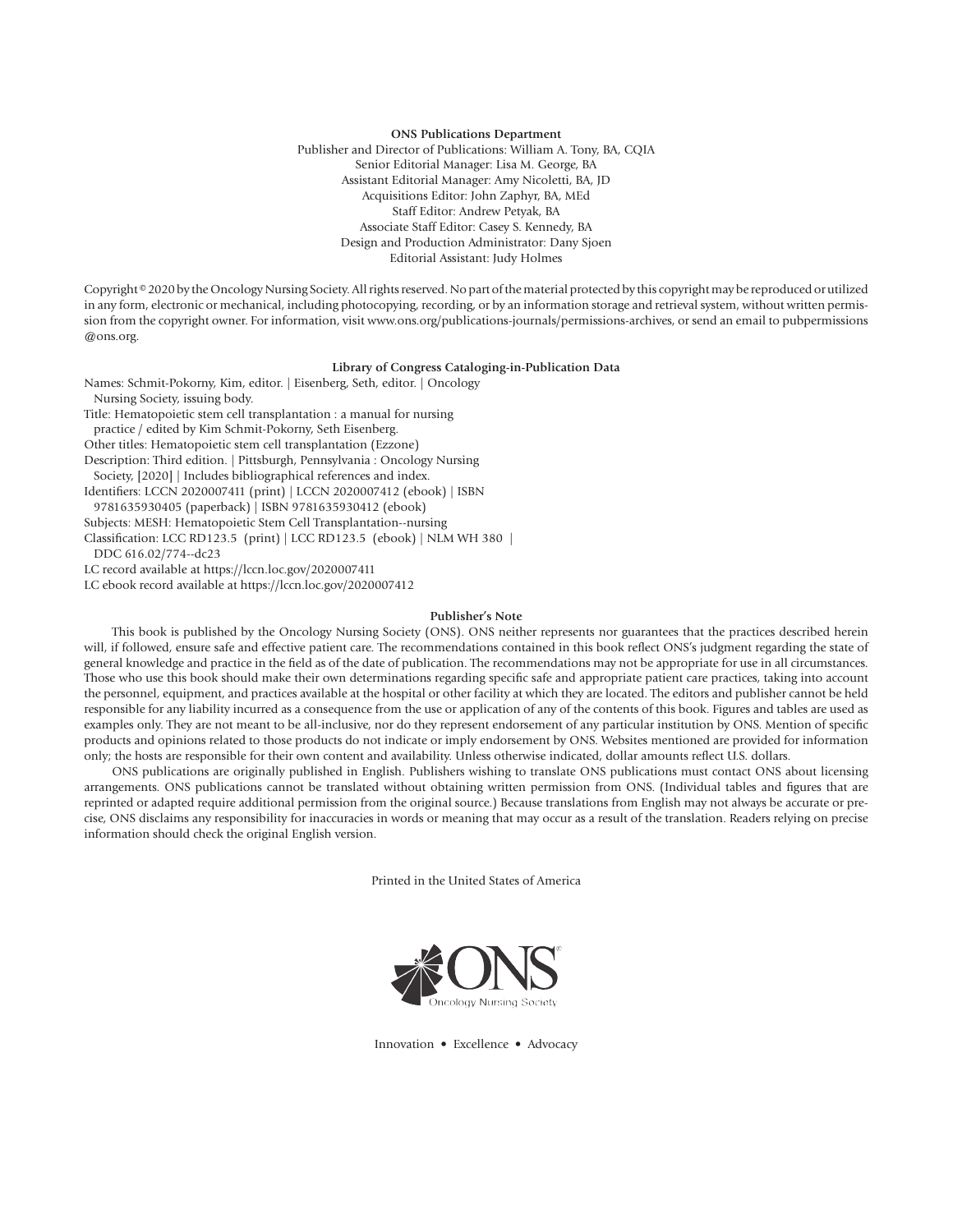We dedicate this book to our patients and their families. We thank the authors of each chapter for their expertise and contributions to complete the third edition of *Hematopoietic Stem Cell Transplantation: A Manual for Nursing Practice*. We also appreciate the thoughtful comments from the field reviewers.

I thank my husband, Kevin, and children, Christopher and Megan, for their love and encouragement that supported me throughout this project. I also thank my colleagues at my work and across the country for their support and the work that they do for our patients.

—Kim Schmit-Pokorny

In addition, I thank Rosemary Ford for her unwavering passion for hematopoietic stem cell transplantation nursing practice and education, as well as for her invaluable guidance and mentorship. —Seth Eisenberg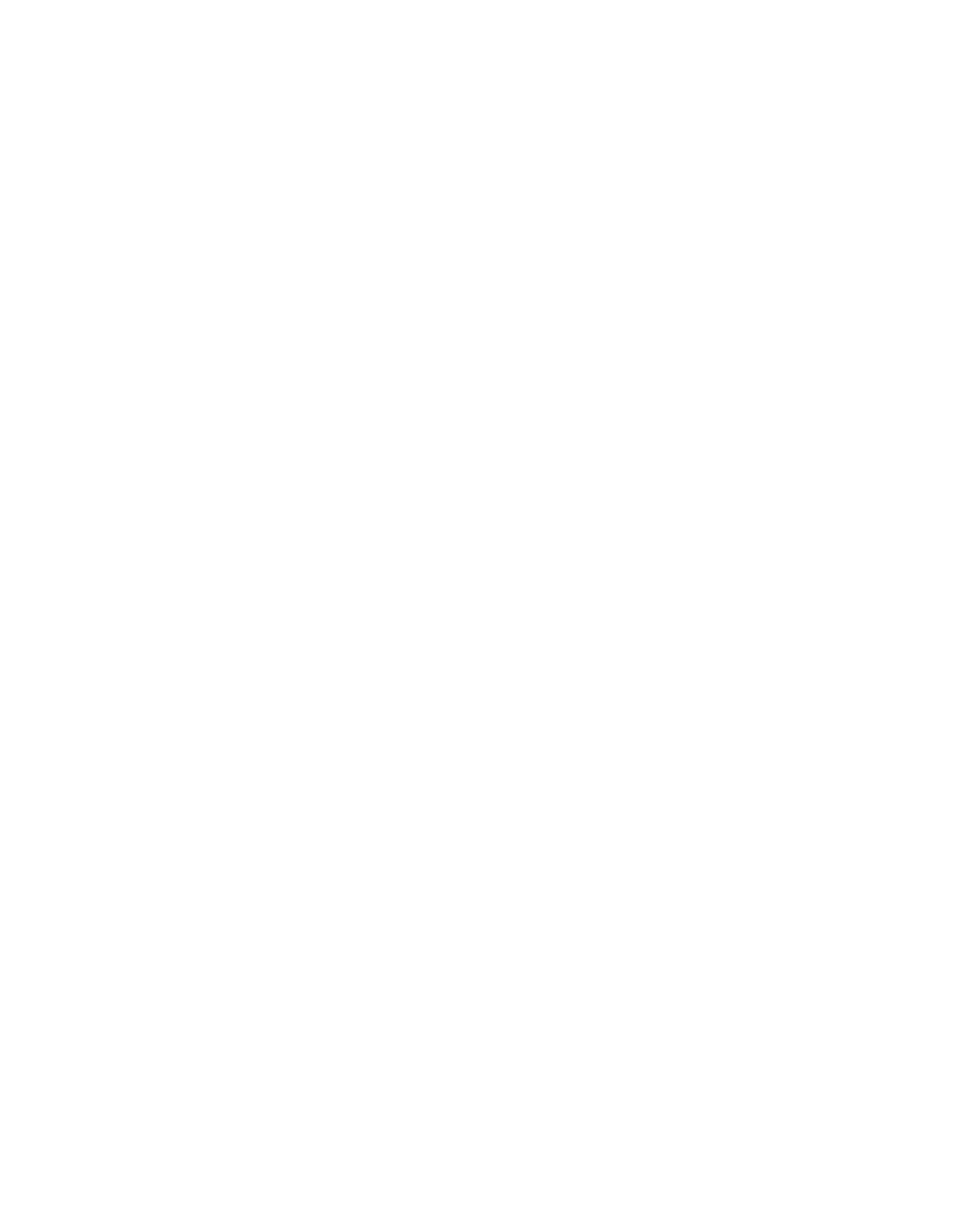### **Contributors**

#### **Kim Schmit-Pokorny, RN, MSN, OCN®, BMTCN®**

Manager, Blood and Marrow Transplant Program Nebraska Medicine Omaha, Nebraska *Chapter 5. Stem Cell Collection*

#### **Seth Eisenberg, RN, ADN, OCN®, BMTCN®** Professional Practice Coordinator, Infusion Services Seattle Cancer Care Alliance Seattle, Washington *Chapter 10. Hepatorenal and Bladder Complications*

#### **Authors**

**Editors**

#### **Jody B. Acheson, RN, DNP, MPH, OCN®, BMTCN®**

Bone Marrow Transplant/Hematologic Malignancies Program Manager St. Luke's Cancer Institute Boise, Idaho *Chapter 4. Considerations in Program Development and Sites of Care*

#### **Shelley Burcat, MSN, RN, AOCNS®, CCCTM**

Clinical Nurse Specialist Philadelphia, Pennsylvania *Chapter 3. Current Research*

#### **Katherine Byar, MSN, APN, BC, BMTCN®**

Nurse Practitioner Nebraska Medicine Omaha, Nebraska *Chapter 6. Transplant Treatment Course and Acute Complications*

#### **Suni Dawn Elgar, MPH, BSN, RN, OCN®**

Associate Director of Clinical Operations, Apheresis, Blood and Marrow Transplant, Hematology, and Immunotherapy Seattle Cancer Care Alliance Seattle, Washington

*Chapter 13. Relapse and Subsequent Malignancies*

#### **Kelly A. Hofstra, RN, BSN, OCN®, BMTCN®**

Program Coordinator St. Luke's Cancer Institute Boise, Idaho *Chapter 4. Considerations in Program Development and Sites of Care*

#### **Keriann Kordas, MSN, APN**

Advanced Practice Provider, Hematology/Oncology, Cellular Therapy University of Chicago Medicine Chicago, Illinois

*Chapter 12. Neurologic Complications*

#### **Martha Lassiter, RN, MSN, AOCNS®, BMTCN®**

Clinical Nurse Specialist Division of Cellular Therapy and Hematologic Malignancies Duke University Health System Durham, North Carolina *Chapter 1. Overview of Hematopoiesis and Immunology*

#### **Theresa Latchford, RN, MS, BMTCN®, AOCNS®**

Oncology Clinical Nurse Specialist Stanford Health Care Stanford, California *Chapter 16. Emerging Cellular Therapies: Chimeric Antigen Receptor T Cells*

#### **Rebecca Martin, BSN, RN, OCN®, BMTCN®**

Staff Registered Nurse/Educator Froedtert Hospital, Medical College of Wisconsin Milwaukee, Wisconsin *Chapter 9. Gastrointestinal Complications*

#### **Sandra A. Mitchell, PhD, CRNP, AOCN®**

Research Scientist, Outcomes Research Branch Nurse Practitioner, Chronic Graft-Versus-Host Disease Clinic and Study Group National Cancer Institute Rockville, Maryland *Chapter 7. Acute and Chronic Graft-Versus-Host Disease*

#### **Joyce L. Neumann, PhD, APRN, AOCN®, BMTCN®**

Program Director, Stem Cell Transplantation and Cellular Therapy Adjuvant Ethicist, Section of Integrated Ethics University of Texas MD Anderson Cancer Center Houston, Texas *Chapter 15. Ethical Considerations*

#### **Kimberly A. Noonan, DNP, ANP-BC, AOCN®**

Nurse Practitioner Dana-Farber Cancer Institute Boston, Massachusetts *Chapter 9. Gastrointestinal Complications*

#### **Rebecca Pape, MSN, APN, FNP-C**

Advanced Practice Provider, Hematology/Oncology, Cellular Therapy University of Chicago Medicine Chicago, Illinois *Chapter 12. Neurologic Complications*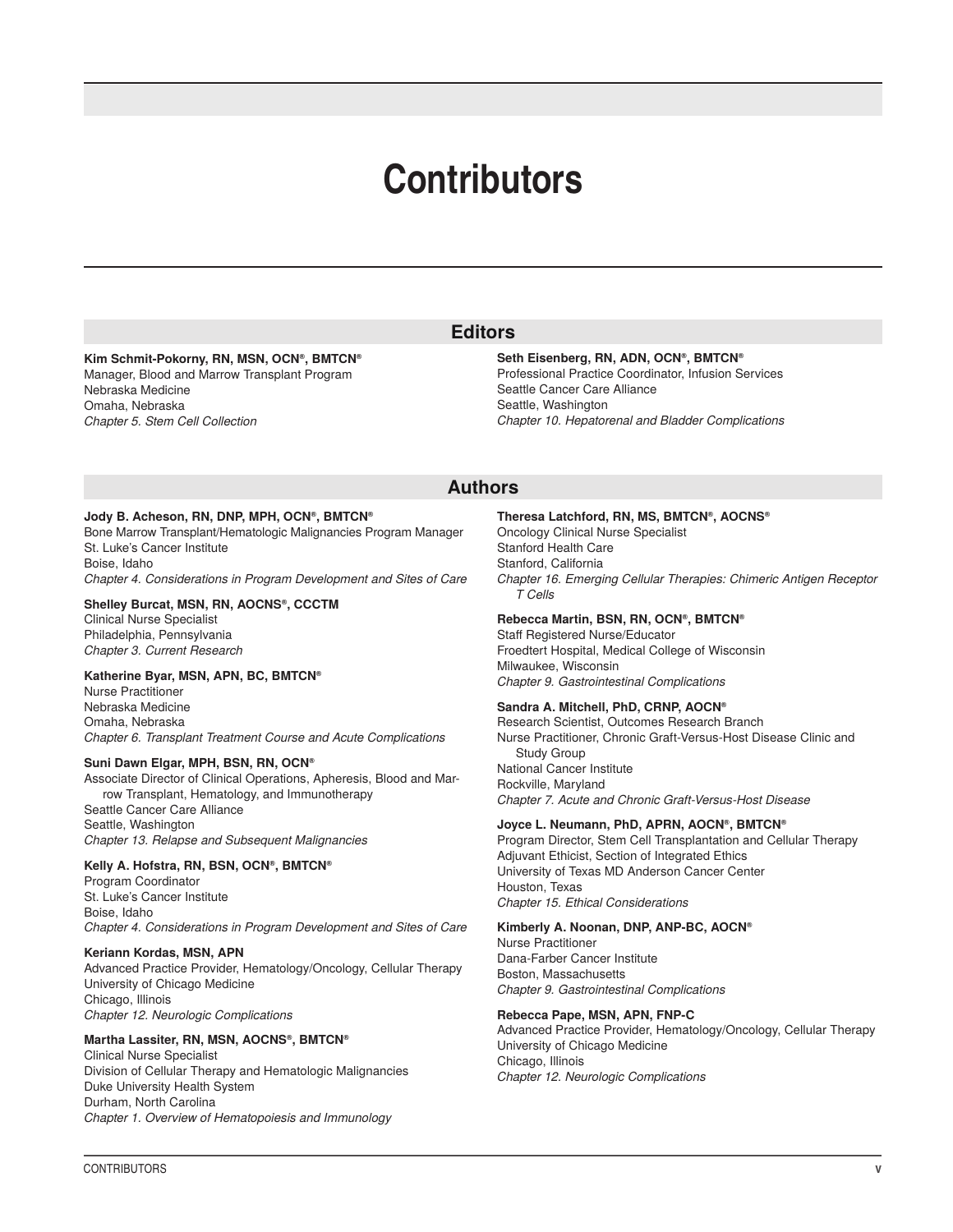#### **Pamela D. Paplham, DNP, AOCNP®, FNP-BC, FAANP**

Nurse Practitioner (BMT Survivorship) Roswell Park Comprehensive Cancer Center Buffalo, New York Assistant Dean of MS/DNP Programs Clinical Professor of Nursing State University of New York at Buffalo Buffalo, New York *Chapter 7. Acute and Chronic Graft-Versus-Host Disease*

#### **Lisa A. Pinner, RN, MSN, CNS, CPON®, BMTCN®**

Clinical Nurse Specialist Stanford Children's Hospital Palo Alto, California *Chapter 14. Late Effects and Survivorship Care*

#### **Jean A. Ridgeway, DNP, MSN, APN, AOCN®**

Advanced Practice Provider, Hematology/Oncology, Cellular Therapy University of Chicago Medicine Chicago, Illinois *Chapter 12. Neurologic Complications*

#### **Robin Rosselet, DNP, APRN-CNP, AOCN®**

Director of Oncology Advanced Practice Providers Assistant Professor, The Ohio State University College of Nursing Arthur G. James Cancer Hospital and Solove Research Institute at The Ohio State University Columbus, Ohio *Chapter 8. Hematologic Effects*

#### **Elaine Z. Stenstrup, MSN, APRN, ACNS-BC, AOCNS®, BMTCN®**

Clinical Nurse Specialist, Oncology and Blood and Marrow Transplant University of Minnesota Health Minneapolis, Minnesota *Chapter 2. Basic Concepts of Transplantation*

#### **Jennifer M.L. Stephens, MA, PhD, RN, OCN®**

Assistant Professor Athabasca University Athabasca, Alberta, Canada Staff Nurse Leukemia/Bone Marrow Transplant Program of British Columbia Vancouver General Hospital Vancouver, British Columbia, Canada *Chapter 11. Cardiopulmonary Complications*

#### **Kelli Thoele, PhD, RN, ACNS-BC, BMTCN®, OCN®**

Clinical Nurse Specialist Robert Wood Johnson Future of Nursing Scholar Indiana University School of Nursing Indianapolis, Indiana *Chapter 17. Professional Practice*

#### **D. Kathryn Tierney, RN, BMTCN®, PhD**

Oncology Clinical Nurse Specialist Blood and Marrow Transplantation Stanford Health Care Stanford, California Clinical Assistant Professor, Division of Primary Care and Population Health Stanford University School of Medicine Stanford, California *Chapter 14. Late Effects and Survivorship Care; Chapter 16. Emerging Cellular Therapies: Chimeric Antigen Receptor T Cells*

#### **Mihkaila Maurine Wickline, MN, RN, AOCN®, BMTCN®**

Nursing Supervisor, Long-Term Follow-Up Seattle Cancer Care Alliance Seattle, Washington *Chapter 13. Relapse and Subsequent Malignancies*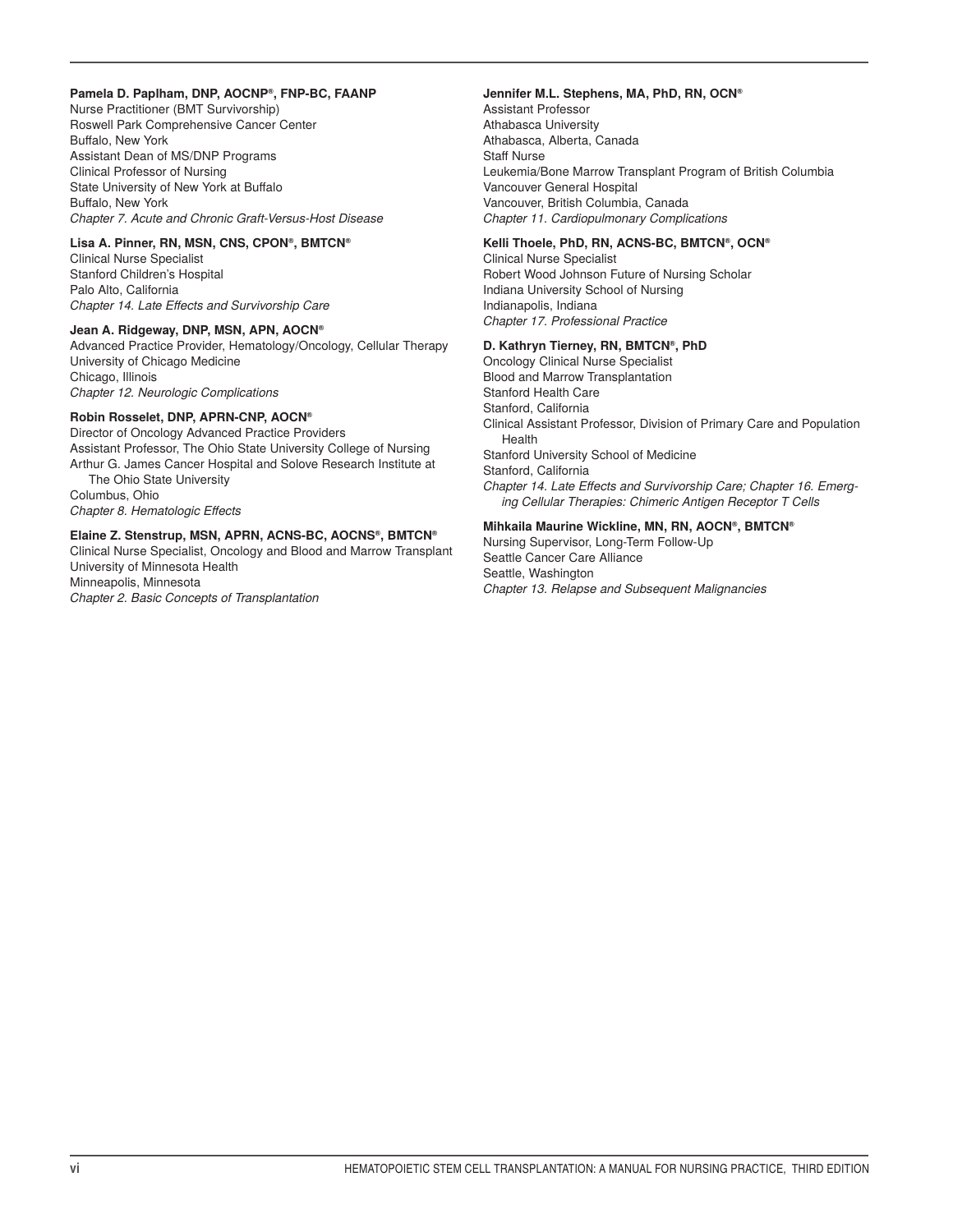#### **Disclosures**

Editors and authors of books and guidelines provided by the Oncology Nursing Society are expected to disclose to the readers any significant financial interest or other relationships with the manufacturer(s) of any commercial products.

A vested interest may be considered to exist if a contributor is affiliated with or has a financial interest in commercial organizations that may have a direct or indirect interest in the subject matter. A "financial interest" may include, but is not limited to, being a shareholder in the organization; being an employee of the commercial organization; serving on an organization's speakers bureau; or receiving research funding from the organization. An "affiliation" may be holding a position on an advisory board or some other role of benefit to the commercial organization. Vested interest statements appear in the front matter for each publication.

Contributors are expected to disclose any unlabeled or investigational use of products discussed in their content. This information is acknowledged solely for the information of the readers.

The contributors provided the following disclosure and vested interest information:

Kim Schmit-Pokorny, RN, MSN, OCN**®**, BMTCN**®**: Juno Therapeutics, Kite Pharma, Novartis, consultant or advisory role, honoraria

Seth Eisenberg, RN, ADN, OCN**®**, BMTCN**®**: B. Braun Medical, Genentech, ICU Medical, United States Pharmacopeia, consultant or advisory role; ICU Medical, honoraria

Katherine Byar, MSN, APN, BC, BMTCN**®**: Creative Educational Concepts, honoraria

Keriann Kordas, MSN, APN: Kite Pharma, consultant or advisory role; Merck, honoraria

Theresa Latchford, RN, MS, BMTCN**®**, AOCNS**®**: Kite Pharma, honoraria

Rebecca Martin, BSN, RN, OCN**®**, BMTCN**®**: Jazz Pharmaceuticals, honoraria

Kimberly A. Noonan, DNP, ANP-BC, AOCN**®**: Celgene, consultant or advisory role

Pamela D. Paplham, DNP, AOCNP**®**, FNP-BC, FAANP: American Society for Transplantation and Cellular Therapy, honoraria

D. Kathryn Tierney, RN, BMTCN**®**, PhD: American Society for Transplantation and Cellular Therapy, Oncology Nursing Society, honoraria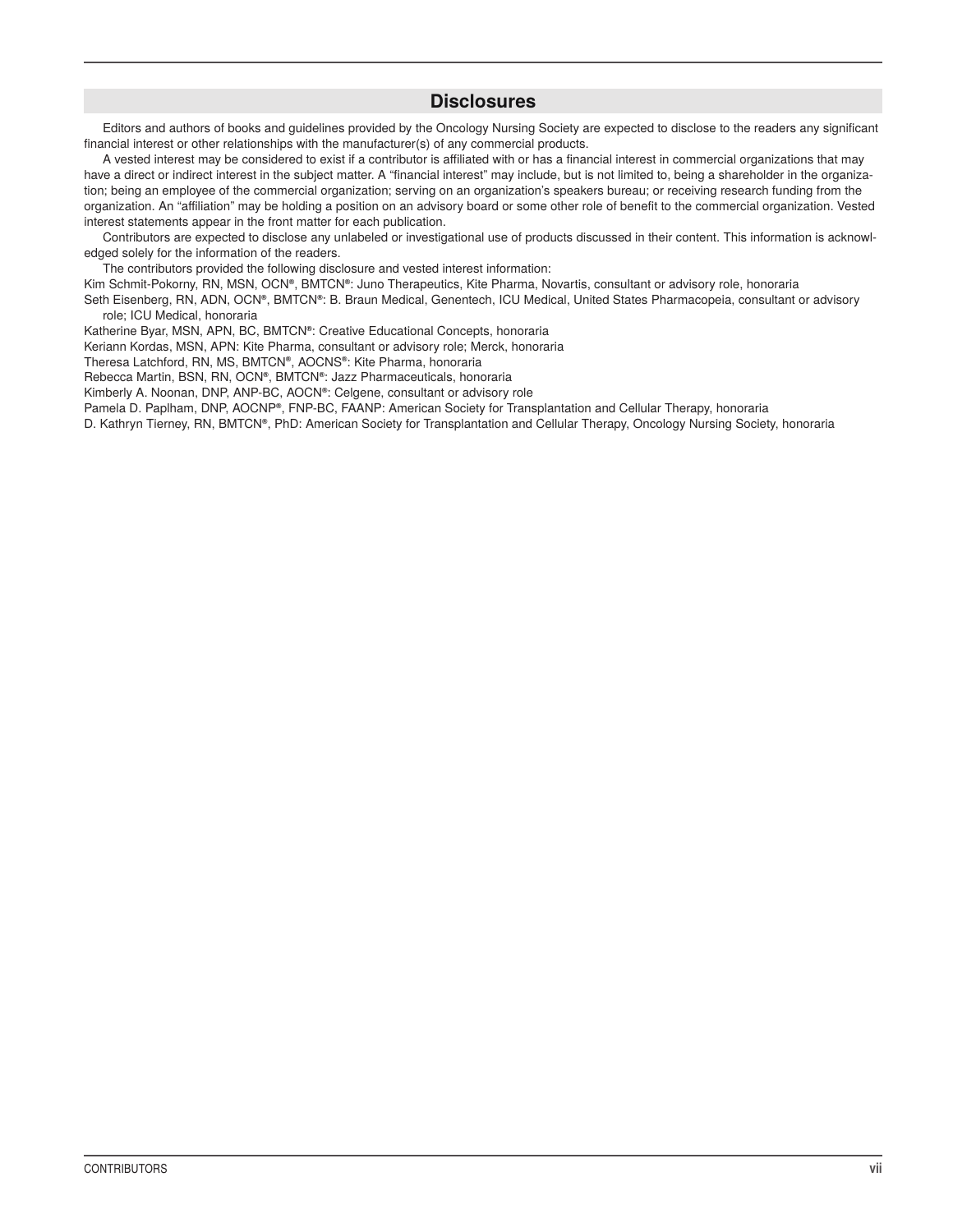#### **Licensing Opportunities**

The Oncology Nursing Society (ONS) produces some of the most highly respected educational resources in the field of oncology nursing, including ONS's award-winning journals, books, online courses, evidence-based resources, core competencies, videos, and information available on the ONS website at www.ons.org. ONS welcomes opportunities to license reuse of these intellectual properties to other organizations. Licensing opportunities include the following:

- **Reprints—**Purchase high-quality reprints of ONS journal articles, book chapters, and other content directly from ONS, or obtain permission to produce your own reprints.
- **Translations—**Translate and then resell or share ONS resources internationally.
- **Integration—**Purchase a license to incorporate ONS's oncology-specific telephone triage protocols or other resources into your institution's EMR or EHR system.
- **Cobranding—**Display your company's logo on ONS resources for distribution to your organization's employees or customers.
- **Educational reuse—**Supplement your staff or student educational programs using ONS resources.
- **Customization—**Customize ONS intellectual property for inclusion in your own products or services.
- **Bulk purchases—**Buy ONS books and online courses in high quantities to receive great savings compared to regular pricing.

As you read through the pages of this book, think about whether any of these opportunities are the right fit for you as you consider reusing ONS content—and the contents of this book—for your organization.

Contact licensing@ons.org with your licensing questions or requests.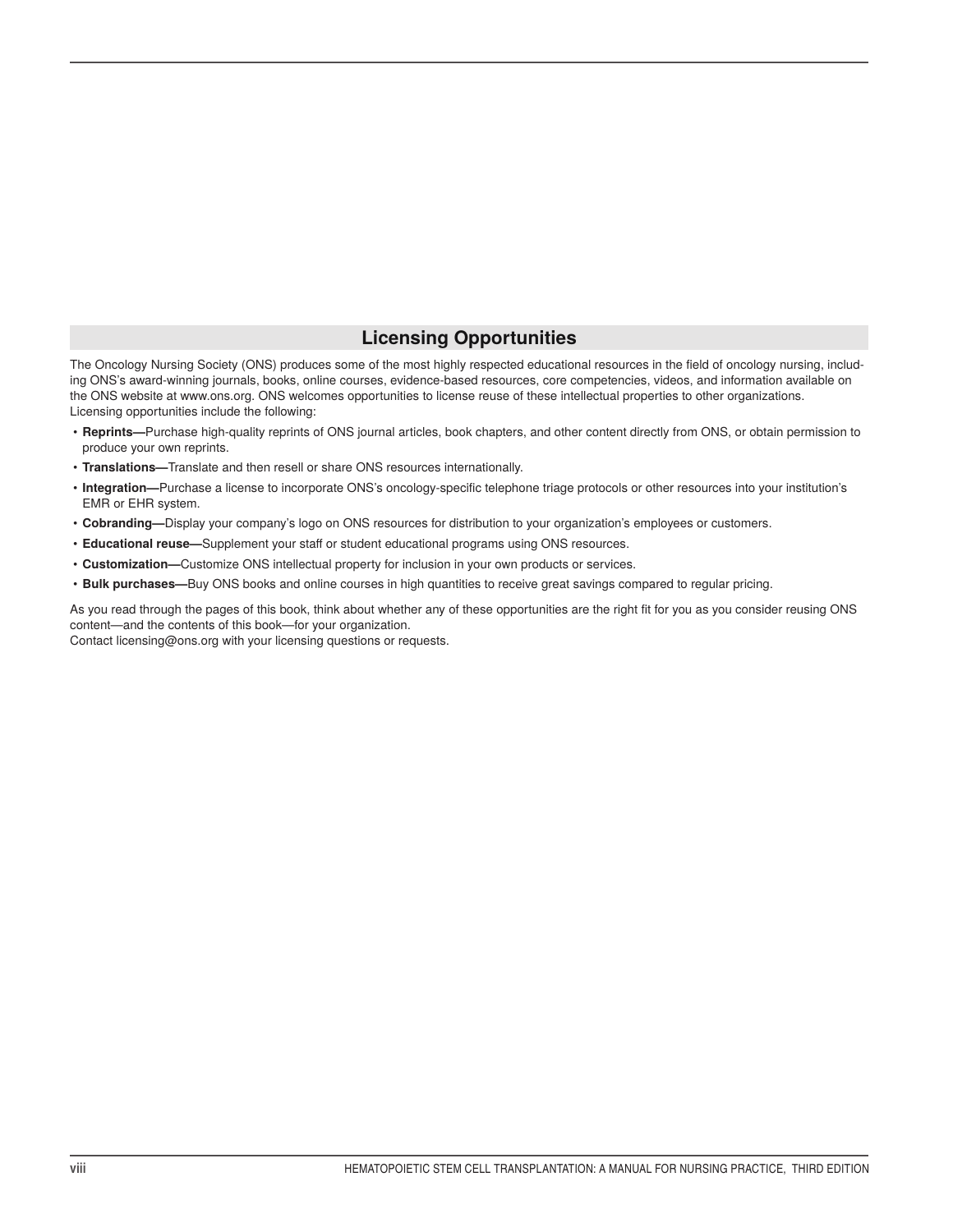### **Contents**

#### **PREFACE xi**

#### **CHAPTER 1. OVERVIEW OF HEMATOPOIESIS AND IMMUNOLOGY 1**

| Hematopoiesis and Immunology Across the Life Span 1 |  |
|-----------------------------------------------------|--|
|                                                     |  |
|                                                     |  |
|                                                     |  |
|                                                     |  |
|                                                     |  |

#### **CHAPTER 2. BASIC CONCEPTS OF TRANSPLANTATION 13**

| Introduction 13                                              |  |
|--------------------------------------------------------------|--|
|                                                              |  |
| Nonmyeloablative Hematopoietic Stem Cell Transplantation  15 |  |
|                                                              |  |
|                                                              |  |
|                                                              |  |
|                                                              |  |
|                                                              |  |
|                                                              |  |
|                                                              |  |

#### **CHAPTER 3. CURRENT RESEARCH 23**

|                                                              | .23 |
|--------------------------------------------------------------|-----|
|                                                              |     |
|                                                              |     |
|                                                              |     |
| National Cancer Institute National Clinical Trials Network25 |     |
| Resources for Clinical Investigation in Blood and Marrow     |     |
|                                                              |     |
|                                                              |     |
|                                                              |     |
| Nonmalignant Diseases Treated With Hematopoietic Stem Cell   |     |
|                                                              |     |
|                                                              |     |
|                                                              | .54 |

#### **CHAPTER 4. CONSIDERATIONS IN PROGRAM DEVELOPMENT AND SITES OF CARE 63**

| Transplant Nurses and Professional Development74 |  |
|--------------------------------------------------|--|
|                                                  |  |

| Accreditation, Regulation, and the Quality Plan 77       |  |
|----------------------------------------------------------|--|
| Outcomes: Data, Reporting, and the Stem Cell Therapeutic |  |
|                                                          |  |
|                                                          |  |
|                                                          |  |

#### **CHAPTER 5. STEM CELL COLLECTION 85**

| Evaluation of Autologous and Allogeneic Donors for Collection85    |  |
|--------------------------------------------------------------------|--|
|                                                                    |  |
|                                                                    |  |
|                                                                    |  |
|                                                                    |  |
|                                                                    |  |
|                                                                    |  |
|                                                                    |  |
|                                                                    |  |
| Psychological and Ethical Issues Related to Stem Cell Donation 102 |  |
|                                                                    |  |
|                                                                    |  |
|                                                                    |  |
|                                                                    |  |
|                                                                    |  |
|                                                                    |  |

#### **CHAPTER 6. TRANSPLANT TREATMENT COURSE AND ACUTE COMPLICATIONS 111**

| Cellular Infusion of Hematopoietic Stem Cells119 | AUDIL COMFLIGATIONS                               | <u>experience</u> and the state of the state of the state of the state of the state of the state of the state of the state of the state of the state of the state of the state of the state of the state of the state of the state |
|--------------------------------------------------|---------------------------------------------------|------------------------------------------------------------------------------------------------------------------------------------------------------------------------------------------------------------------------------------|
|                                                  |                                                   |                                                                                                                                                                                                                                    |
|                                                  | Conditioning Regimens for Hematopoietic Stem Cell |                                                                                                                                                                                                                                    |
|                                                  |                                                   |                                                                                                                                                                                                                                    |
|                                                  |                                                   |                                                                                                                                                                                                                                    |
|                                                  |                                                   |                                                                                                                                                                                                                                    |
|                                                  |                                                   |                                                                                                                                                                                                                                    |
|                                                  |                                                   |                                                                                                                                                                                                                                    |
|                                                  |                                                   |                                                                                                                                                                                                                                    |
|                                                  |                                                   |                                                                                                                                                                                                                                    |

#### **CHAPTER 7. ACUTE AND CHRONIC GRAFT-VERSUS-HOST DISEASE 133**

| the control of the control of the control of the control of the control of the control of the control of the control of<br>and the control of the control of the control of the control of the control of the control of the control of the |  |
|---------------------------------------------------------------------------------------------------------------------------------------------------------------------------------------------------------------------------------------------|--|
|                                                                                                                                                                                                                                             |  |
| Definitions…………………………………………………………………………133                                                                                                                                                                                                  |  |
|                                                                                                                                                                                                                                             |  |
|                                                                                                                                                                                                                                             |  |
| Preventing and Treating Acute and Chronic Graft-Versus-Host                                                                                                                                                                                 |  |
|                                                                                                                                                                                                                                             |  |
|                                                                                                                                                                                                                                             |  |
|                                                                                                                                                                                                                                             |  |
|                                                                                                                                                                                                                                             |  |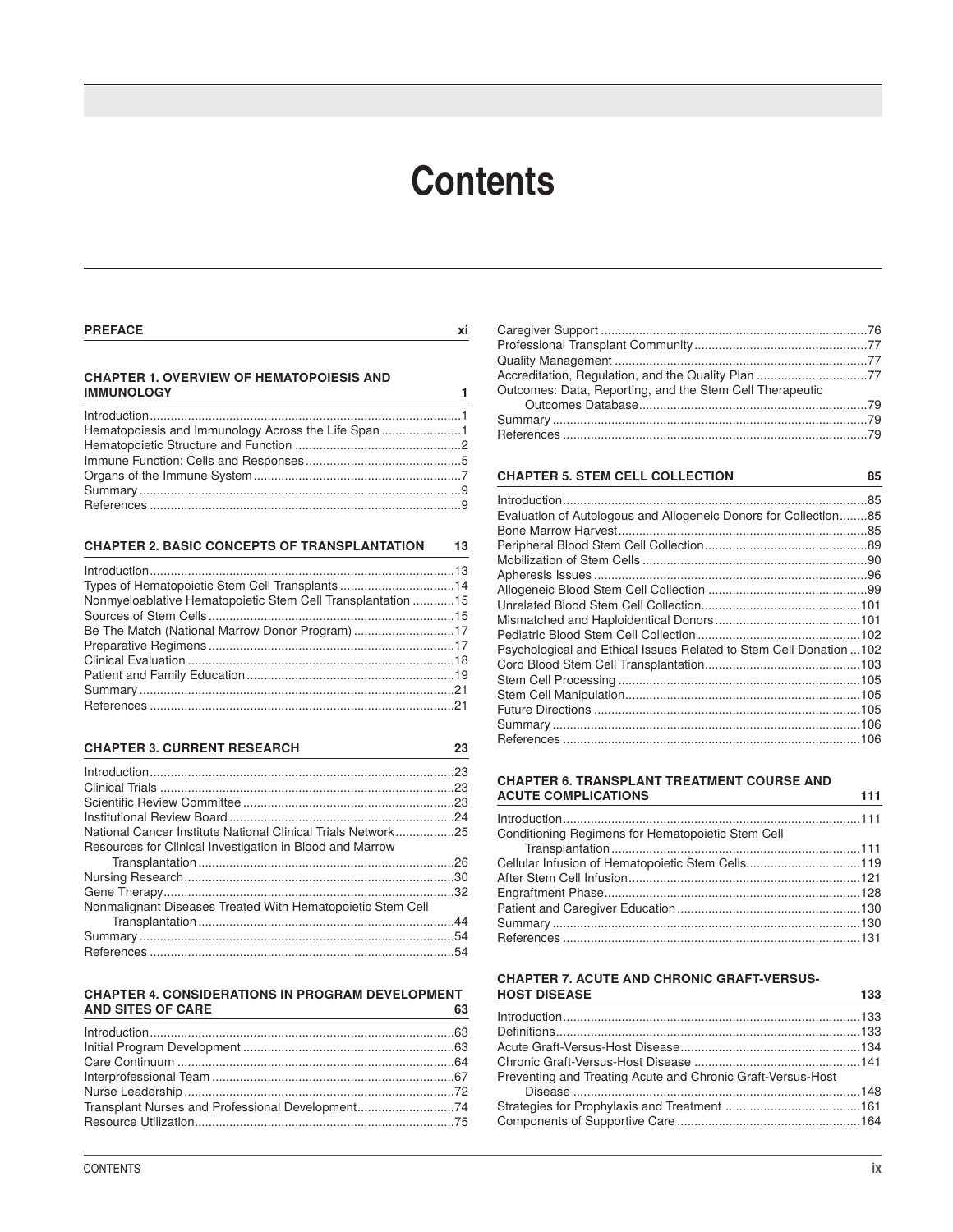Preclinical and Developmental Strategies for Prophylaxis,

| Induction of Graft-Versus-Host Disease: Preserving the Graft- |  |
|---------------------------------------------------------------|--|
|                                                               |  |
|                                                               |  |
|                                                               |  |

| <b>CHAPTER 8. HEMATOLOGIC EFFECTS</b> |  |
|---------------------------------------|--|
|                                       |  |

| Late Post-Transplant Infections (More Than 100 Days)199 |  |
|---------------------------------------------------------|--|
|                                                         |  |
|                                                         |  |

#### **CHAPTER 9. GASTROINTESTINAL COMPLICATIONS**

#### **CHAPTER 10. HEPATORENAL AND BLADDER COMPLICATIONS**

| Transplant-Associated Thrombotic Microangiopathy237 |
|-----------------------------------------------------|
|                                                     |
|                                                     |
|                                                     |
|                                                     |

#### **CHAPTER 11. CARDIOPULMONARY COMPLICATIONS** 247

| <b>CHAPTER 12. NEUROLOGIC COMPLICATIONS</b> | 283 |
|---------------------------------------------|-----|
|                                             |     |
|                                             |     |

#### **CHAPTER 13. RELAPSE AND SUBSEQUENT MALIGNANCIES**

| <b>MALIGNANCIES</b> | 30. |
|---------------------|-----|
|                     |     |

| Relapse After Hematopoietic Stem Cell Transplantation301<br>Subsequent Malignancies After Hematopoietic Stem Cell |  |
|-------------------------------------------------------------------------------------------------------------------|--|
|                                                                                                                   |  |
|                                                                                                                   |  |
|                                                                                                                   |  |

#### CHAPTER 14. LATE EFFECTS AND SURVIVORSHIP CARE 315

### **CHAPTER 15. ETHICAL CONSIDERATIONS**

| Transplantation as a Treatment Option: Beneficence and  |  |
|---------------------------------------------------------|--|
|                                                         |  |
|                                                         |  |
| Patient Education: Preparing for Treatment Outcomes 340 |  |
|                                                         |  |
| Outcomes of Disease and Treatment: Undesirable          |  |
|                                                         |  |
|                                                         |  |
|                                                         |  |

#### **CHAPTER 16. EMERGING CELLULAR THERAPIES: CHIMERIC ANTIGEN RECEPTOR T CELLS**

|                                                                 | .349 |
|-----------------------------------------------------------------|------|
|                                                                 | .349 |
|                                                                 | .350 |
|                                                                 | .350 |
|                                                                 | .351 |
|                                                                 |      |
| Five Steps to Chimeric Antigen Receptor T-Cell Therapy 355      |      |
| Toxicities and Side Effects of Chimeric Antigen Receptor T-Cell |      |
|                                                                 | .356 |
| Building an Immunotherapy Program: Teams and Infrastructure 364 |      |
|                                                                 |      |
|                                                                 |      |

**CHAPTER 17. PROFESSIONAL PRACTICE** 

369

337

349

| Hematopoietic Stem Cell Transplantation Nursing Specialty370 |  |
|--------------------------------------------------------------|--|
|                                                              |  |
|                                                              |  |
|                                                              |  |
|                                                              |  |
|                                                              |  |
|                                                              |  |
|                                                              |  |
|                                                              |  |
|                                                              |  |
|                                                              |  |
|                                                              |  |
|                                                              |  |

**INDEX** 

203

221